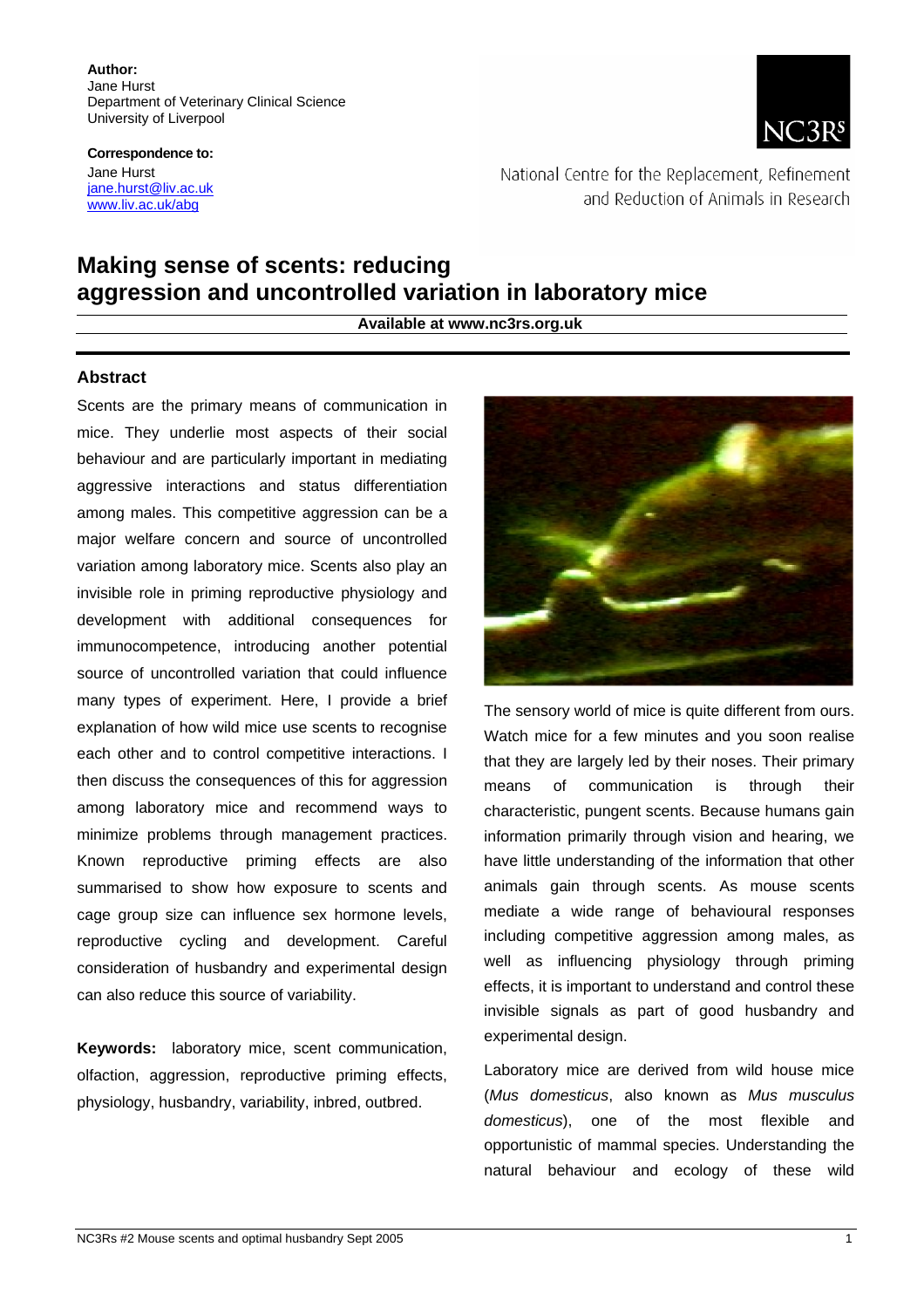ancestors can provide considerable insight into the requirements of mice in the laboratory.

However, laboratory mice are not wild animals and do not behave 'iust like wild mice'. They have been selected for particular characteristics in the laboratory, notably for their ease of handling and breeding and for reduced genetic variation. Many strains have been specifically inbred over many generations to provide animals with fixed genetic characteristics that are virtually genetically identical to each other, a situation which is completely at odds with outbred wild mice and changes their ability to recognise one another. Further, the captive environment and social experience of laboratory animals differs considerably from that in the wild and such experience plays a major role in shaping animal behaviour. In addition to understanding the original adaptations of their wild ancestors, we need to understand the impact of genetic selection, captive housing and restricted social experience on the responses of laboratory animals to work out appropriate captive conditions that maximise welfare in the laboratory and minimise uncontrolled variation.



## **Competitive scent communication among wild house mice**

Although we usually think of the natural environments for rodents as grassland, woodland and hedgerows, the preferred habitats of house mice are farms, grain stores, domestic and catering premises where food is concentrated and readily available and buildings provide protection from harsh weather and predators.



Under these circumstances, mice do not need to compete for food and populations can build up to very high densities due to rapid reproduction and limited dispersal from highly favourable habitats. Instead, mice compete for breeding opportunities. Mice live in territorial social groups, each with a single dominant male territory owner while females may range over several neighbour male territories. Dominant territory owners are relatively tolerant of familiar subordinates that live within the territory, attacking them to maintain status differentiation but with a low level of aggression as long as subordinates avoid competing for dominance. By contrast, territory owners are highly intolerant of intruders or resident males that try to compete and these males are driven from the territory through persistent chasing and injurious bites. Scent cues on the body of each animal and deposited in the environment are essential in maintaining this social system, allowing animals to identify each individual, their status and where they reside.



Although there are specialised scent glands on the body (particularly around the face), urine is a main source of scents in mice and is used to liberally scent mark their home area (faeces are not used for scent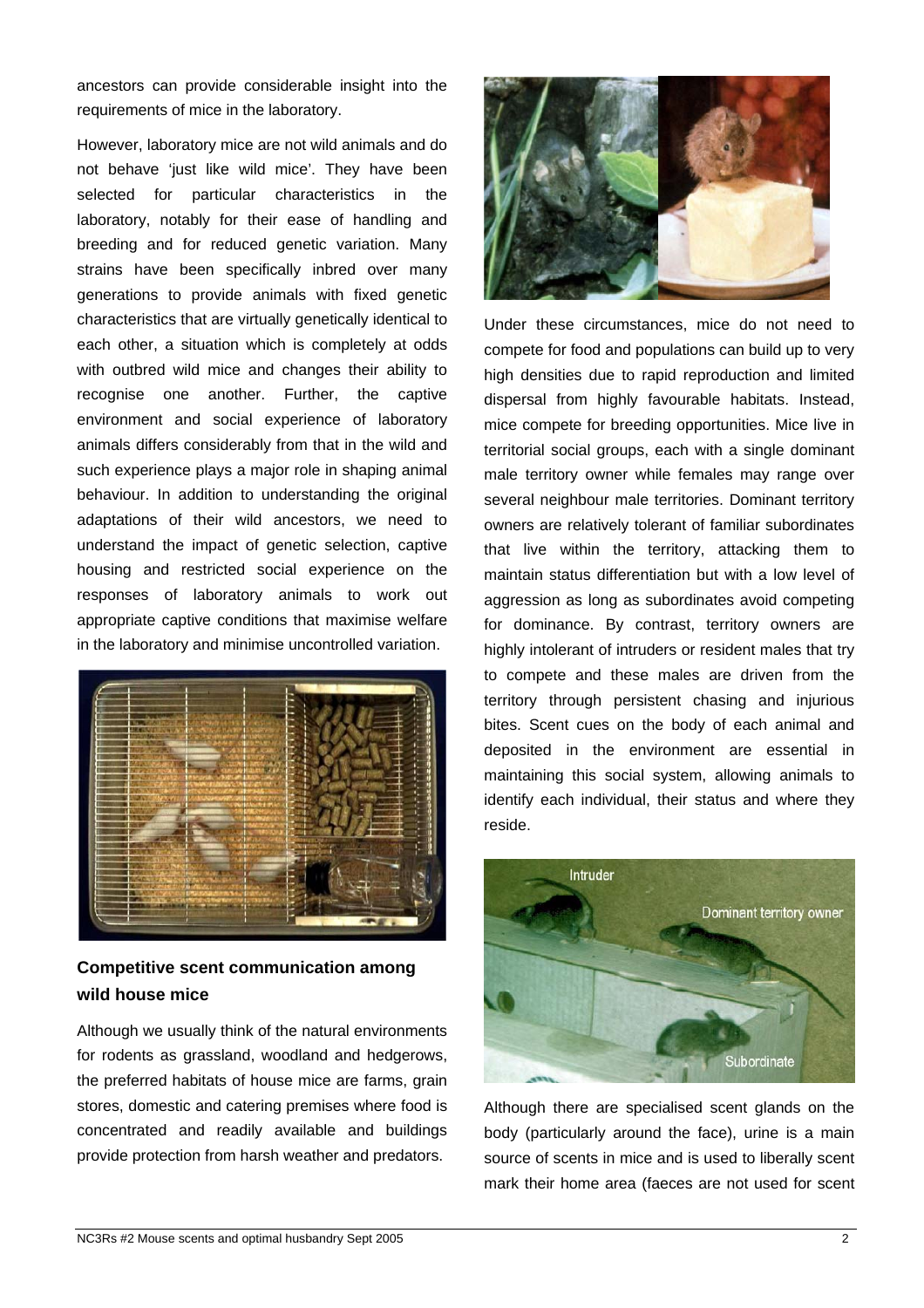communication in this species). Mouse urine contains a complex mixture of small volatile odorants that are deliberately excreted in urine as chemical signals (pheromones). Some of these are bound to a high concentration of non-volatile proteins termed major urinary proteins or MUPs. The combination of volatile and non-volatile pheromone components provides information on both the identity and current status of the urine owner (see Table 1). Urine is not simply evacuated but deposited as scent marks in many small streaks and spots on the substrate throughout their home area. Although all residents add to these scent marks to advertise their membership of the resident group, the dominant territory owner marks at a much higher rate.



*Sticky urine scent marks can be seen (a) on smooth non-absorbent surfaces such as this acetate sheet, or (b) when visualised on absorbent paper using ultra-violet light. (c) In the wild, some sites may be marked repeatedly so that communication 'posts' of urine and dust can build up like small stalagmites.* 

Like most territorial mammals, mice use scent marks to advertise territory ownership. Scent marks are the physical proof of the owner's ability to defend the scent marked area, as only a successful territory holder can ensure that the area is suffused with his fresh scent. Dominant territory owners seek out and attack other males that deposit competing scent marks in their territory and counter-mark by depositing their own urine nearby. Other males use these scent marks to recognise the territory owner and will usually flee if they meet the owner or may avoid entering a scent-marked area if the owner has defeated them in the recent past. This considerably reduces the need for aggressive defence by the owner. However, when a male does not defend his territory very effectively, other mice detect the presence of competitor scent marks and are

themselves more likely to challenge the owner for dominance of the territory.

Because scent marks remain in the environment, they provide a continuous record of the outcome of competitive challenges between males. This is used by females to select high quality mates. Volatile pheromones in the urine of dominant territory owners are strongly attractive to females. Females prefer males with exclusively scent-marked territories or those that have successfully counter-marked challenges from other males. They avoid inbreeding by preferring mates that smell dissimilar from their parents. Subordinate males, in response to repeated defeat by a territory owner, reduce the concentration of volatile male pheromones in their urine that provoke male aggression. They also greatly reduce their scent marking to avoid competing with the territory owner, but must continue to deposit a small number of scent marks to be recognised and tolerated as a familiar resident. The cost of this is that they are forced to advertise their subordinate status through their scent marks and they are no longer attractive to females.



*Pattern of scent marks on the cage floor (traced after 30min) when two males were first singly-housed and subsequently established a dominance relationship and were placed on either side of a mesh barrier to measure scent marking behaviour. The subordinate male suppressed scent marking and deposited urine in a large pool away from the dominant male. Traces were obtained by Dr Caroline Payne.* 

### **Two olfactory systems**

In addition to the main olfactory system that detects airborne volatiles, most mammals, reptiles and amphibia have a secondary olfactory system termed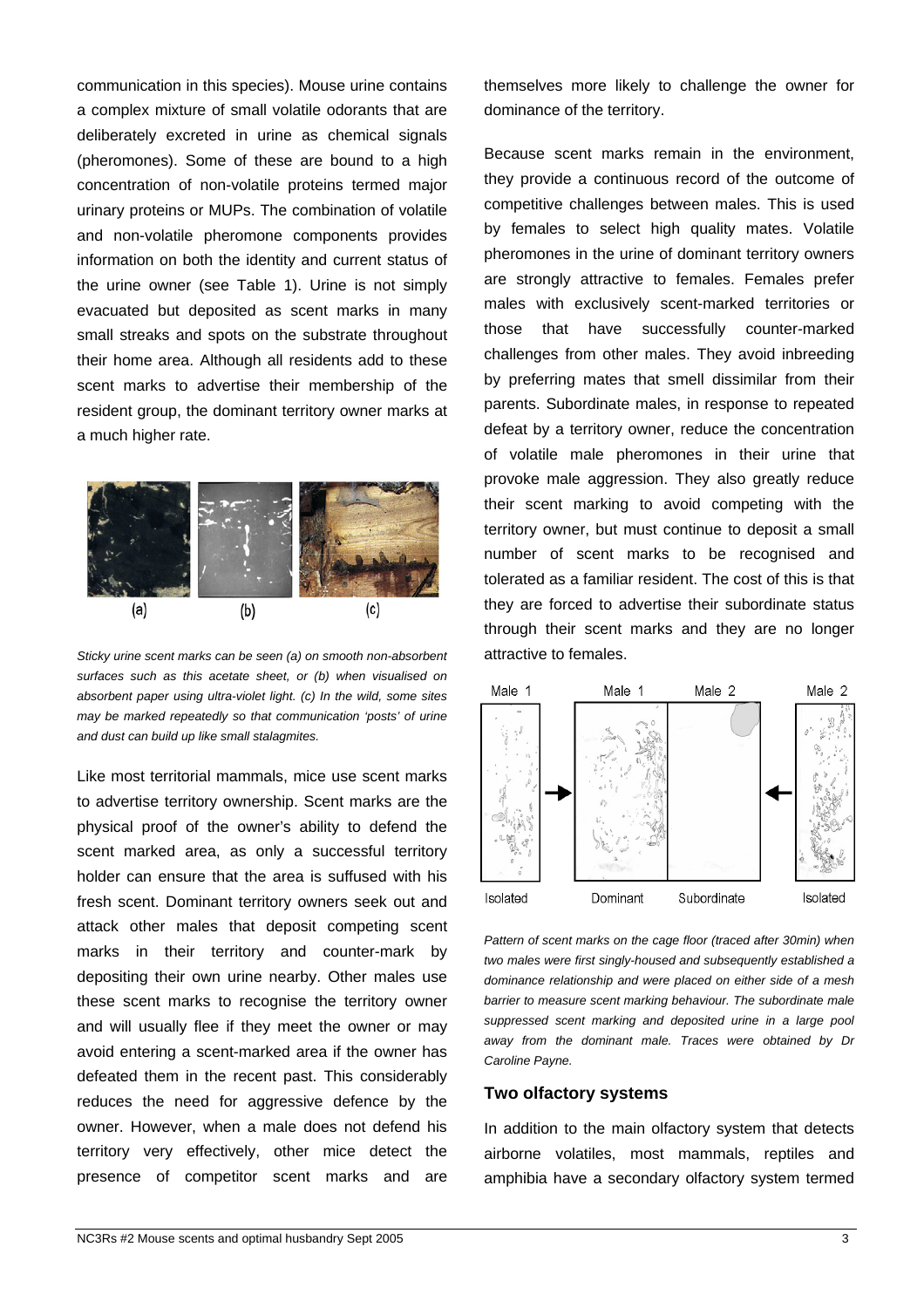the vomeronasal system, although this is nonfunctional in humans. This secondary system is activated when animals make contact with a scent source and allows them to detect involatile as well as volatile scent components. The main olfactory system responds to a very broad range of odorants in the environment (e.g. food odours) while the vomeronasal system responds specifically to pheromones used for communication. In mouse urine, volatile pheromones are bound to involatile proteins that delay their release from scent marks. When mice detect an interesting scent in the air through their main olfactory system, their immediate response is to approach the scent source and sniff very closely. A vascular pumping mechanism is then activated that draws stimuli into paired vomeronasal organs which sit inside bony capsules just inside the nostrils. Contact investigation thus provides animals with much more information through the vomeronasal system than available from airborne odorants detected through the main olfactory system and many of the behavioural and priming effects of social odours depend on the ability to contact the scent. However, airborne volatiles are essential to detect the presence of a scent and to determine whether a scent is novel and requires further close contact investigation.

|  |  |  | Table 1. Scent information in mouse urine |  |  |  |
|--|--|--|-------------------------------------------|--|--|--|
|--|--|--|-------------------------------------------|--|--|--|

| Genetic Identity        | <b>Current Status</b>                |
|-------------------------|--------------------------------------|
| <b>FIXED</b>            | VARIABLE                             |
| species                 | social status                        |
| sex                     | reproductive status                  |
| individual<br>$\bullet$ | health                               |
| kinship                 | diet                                 |
| MHC type<br>$\bullet$   | scent age (time since<br>deposition) |
| MUP type                | bacterial flora                      |
|                         | metabolic variation                  |

#### **Individual recognition**

Many genetic and non-genetic factors contribute to each animal's volatile scent profile (Table 1). To be useful, animals need to be able to distinguish between information about the scent owner's identity and its current status. The proteins and peptides in urine provide each individual with a genetically determined identity signature that indicates their species, sex and individual identity, in addition to other information such as the owner's kinship and MHC type, which remain fixed for life. The major urinary proteins (MUPs) and MHC peptides are so highly polymorphic among outbred wild mice that they provide each individual with an identity signature that is essentially unique. Mice can also learn to recognise the complex volatile profile of familiar individuals so that they can be recognised quickly from a distance from airborne scents. However, this volatile profile is less stable as it is also influenced by current status and environmental factors. Changes in the volatile scent profile induce further close contact investigation, which allows mice to confirm the identity of the scent owner through their involatile genetically-fixed identity signature.



*The pattern of major urinary proteins (MUPs) expressed by different individual males captured from two populations. MUPs have been separated by isoelectric focusing according to their charge and stained with Coomassie Blue. Each individual has a different pattern. Gels run by Dr Caroline Payne.* 

ರರರ

σ

ರರರರ

The aggressive competition for breeding opportunities among males and their use of scents to advertise status and competitive ability have a number of consequences for aggression and welfare among laboratory mice. When males are confined together in cages, it is particularly important to avoid situations that provoke intolerant and injurious aggression through careful husbandry practices and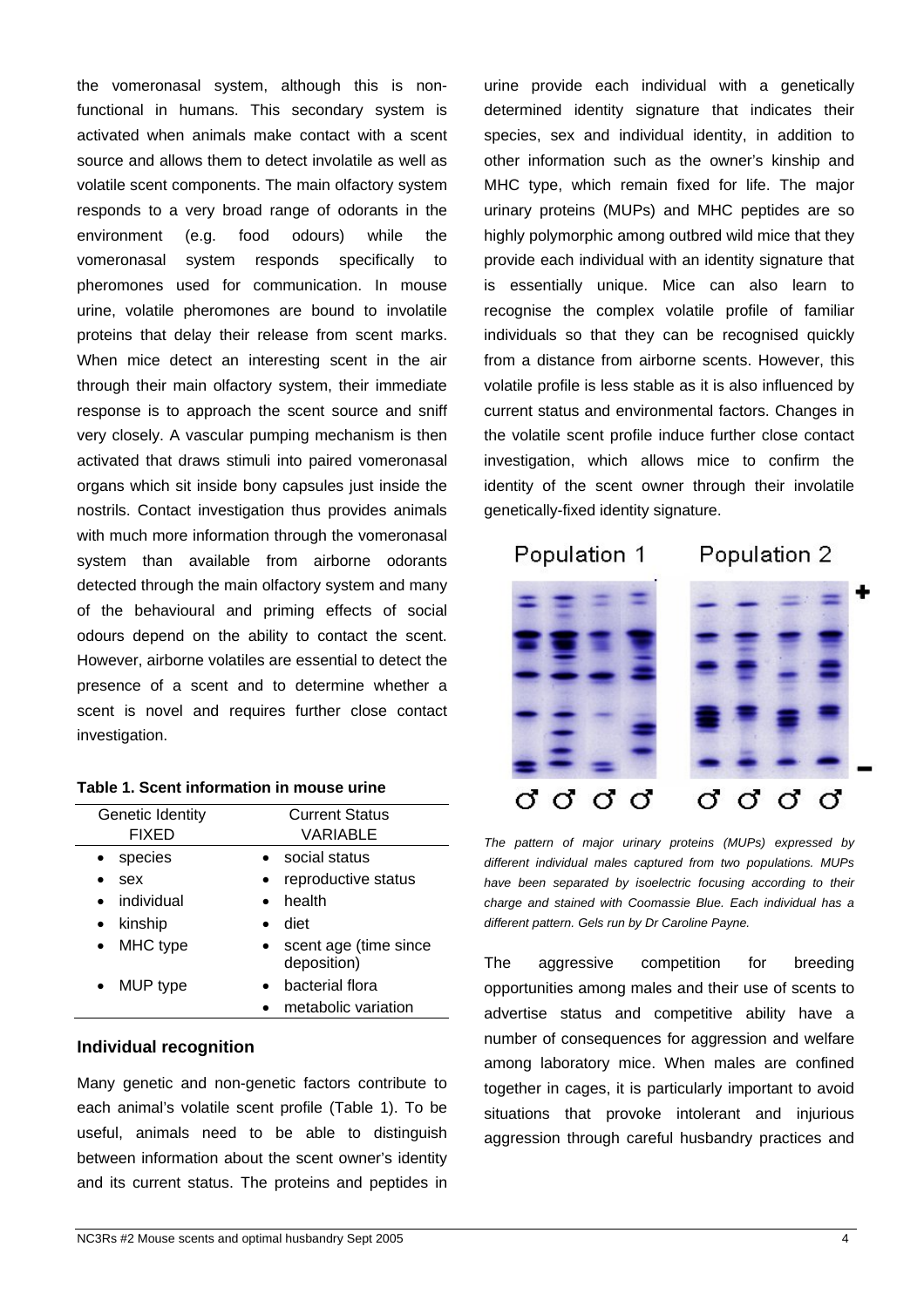to be aware of experimental treatments that might provoke an increase in aggression.

## **Aggression and scent communication among laboratory mice**



The inbreeding of many strains of laboratory mice means that all individuals of the same sex and strain share the same genetically-determined scent signature. The effect of this is to generally lower levels of aggression between group-housed males of the same strain, as all males share the same signature as highly familiar group members. Problems of aggressive intolerance are thus usually greater among outbred males, although aggression within inbred strains can be increased by exposure to scents from a different strain or from the opposite sex. Some inbred strains are also genetically predisposed to high levels of aggression (e.g. SJL and BALB/c strains).

From both a management and welfare perspective, it is important to house animals in social groups whenever possible. Although female mice show little overt aggression (except towards intruders when pregnant or lactating), males of many laboratory strains can be highly aggressive under some circumstances. Apparently spontaneous outbreaks of intolerant aggression can occur even in relatively low aggression strains, resulting in serious wounding or even fatalities. Management practices can considerably reduce these problems by avoiding the stimuli that provoke aggression in all but completely non-aggressive strains.

• Adult males may be intolerant of unfamiliar individuals. This is particularly a problem among outbred mice where individuals each have different scent signatures. Males should be housed in their social groups before adulthood whenever possible so that they become familiar group members before attaining adult levels of aggression.

- Although mice of the same inbred strain share the same genetically-fixed identity signature and thus are more easily mixed during adulthood, an aggressive dominant male will still be intolerant of another aggressive male. If mice from different groups are mixed during adulthood. avoid housing more than one dominant (aggressive) male in the same group and observe carefully over the first few days.
- Males are more aggressive within their own soiled home cage as they are defending their scent-marked territory. Always introduce unfamiliar mice in clean cages, even when this is an inbred strain.
- Exposure to female odours strongly promotes aggression as males compete for opportunities to breed. Avoid housing females near male groups, particularly where substrate scents may fall into cages below. Avoid any exposure to female scents when males are removed from their cages (e.g. contact with contaminated hands, lab coats, soiled equipment). It may be impossible to regroup males used for breeding.
- Exposure to foreign male scents promotes aggression. Even exposure to a small amount of male urine when outside the home cage may increase aggression when mice are returned to the home group. This occurs even with male urine from the same inbred strain but is greatest when urine is from a different strain. Avoid contamination of the home cage with other male scents (e.g. cage bedding falling into the cage from above).
- Removal of soiled bedding odours from a scentmarked home cage may provoke increased aggression because subordinates' scents are removed while the dominant's scent marks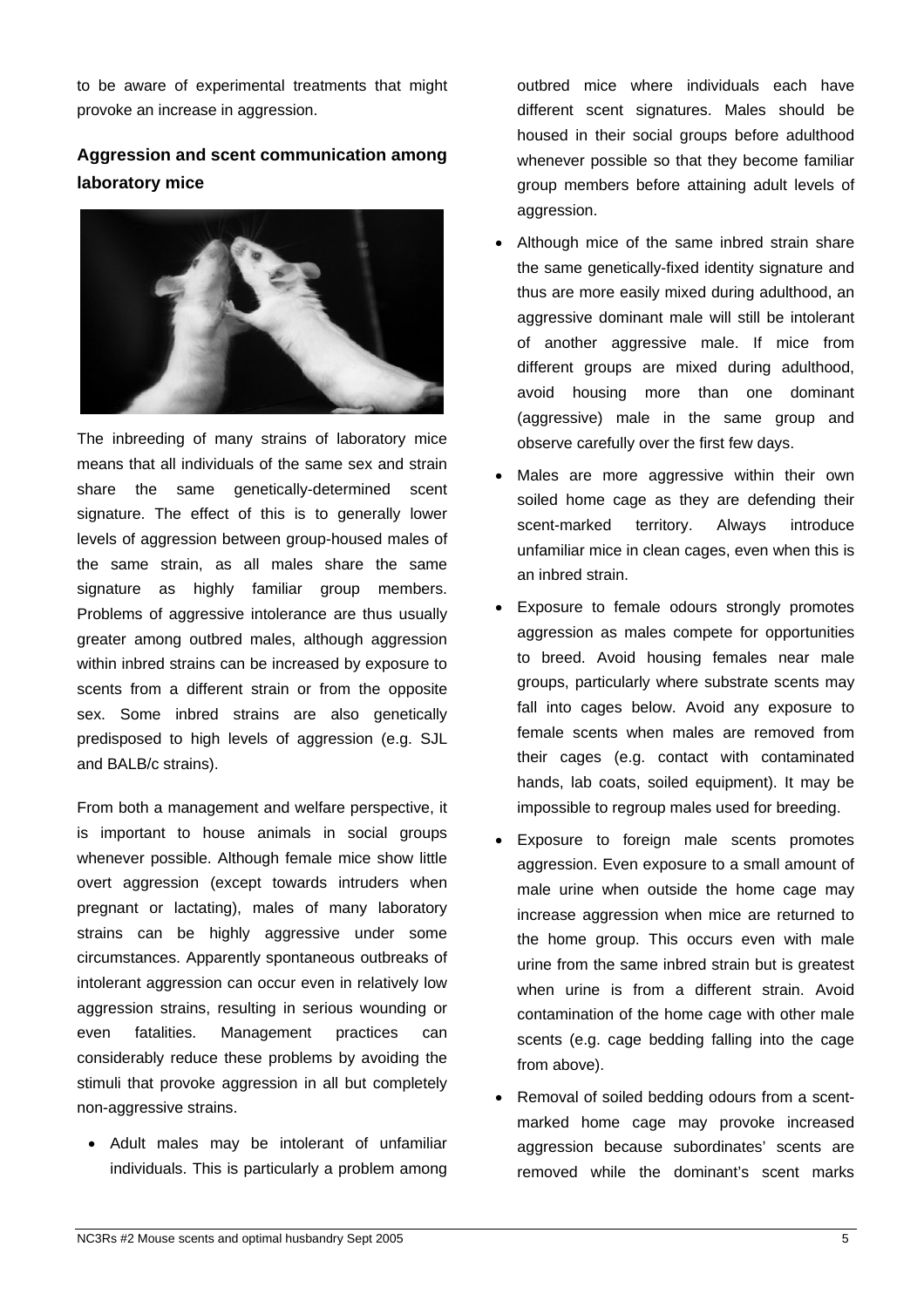remain on the cage sides and grill. In aggressive outbred strains, avoid tipping out soiled substrate without washing the cage.

- Prolonged single housing will result in when grouped within strain. subsequent intolerance between males of more aggressive strains, as males begin to behave like exclusive territory owners. In less aggressive strains, pre-exposure to soiled bedding for several days prior to regrouping may help to familiarise mice to be housed together and reduce aggression.
- Changes to a mouse's body scent may prevent recognition and provoke attack on return to the home cage. Avoid contaminating mice with other scents during handling. If experimental procedures require application of substances that have a strong odour, familiarise animals by introducing the odour to the cage prior to the procedure. Treatments that have the potential to change the metabolism might change the animal's urinary scents. In aggressive strains, group-housed males should be observed closely to check that this does not stimulate an outbreak of intolerant aggression.
- Group housing of males from two or more inbred strains together can lead to greater aggression, even if males have only low levels of aggression
- Crossing two inbred strains beyond the F1 generation has the potential to create mice with different individual identity signatures, which is likely to lead to greater aggression particularly between unfamiliar mice (e.g. when backcrossing a transgenic onto a different genetic background).

### **Reproductive priming**

In addition to the many influences of scent on behaviour, urinary scents from other mice in the local population prime the reproductive physiology and development of each individual according to the opportunities for reproduction. These effects can be stimulatory or inhibitory depending on the sex of both urine owner and recipient and their familiarity (Table 2).

|                           | Urine donor                                                                      |                                                                       |                                                              |  |  |  |
|---------------------------|----------------------------------------------------------------------------------|-----------------------------------------------------------------------|--------------------------------------------------------------|--|--|--|
|                           | <b>Novel adult male</b>                                                          | <b>Non-breeding</b><br>grouped females (>3)                           | <b>Pregnant or lactating</b><br>female                       |  |  |  |
| <b>Juvenile</b><br>female | Accelerates puberty<br>(Vandenburgh effect)                                      | Delays puberty                                                        | Accelerates puberty                                          |  |  |  |
| <b>Adult female</b>       | Induces oestrus, shortens and<br>synchronises oestrous cycle<br>(Whitten effect) | Prolongs anoestrus<br>or induces pseudopregnancy<br>(Lee-Boot effect) | Prolongs oestrus                                             |  |  |  |
| <b>Pregnant</b><br>female | Terminates early pregnancy,<br>induces oestrus (Bruce effect)                    | No suppressive effects                                                |                                                              |  |  |  |
|                           | <b>Adult male</b>                                                                | Non-breeding grouped females (>3)                                     | Non-crowded females (1-3)                                    |  |  |  |
| <b>Juvenile</b><br>male   | Disrupts normal<br>spermatogenesis, abnormal<br>mejosis                          | Maturation of reproductive organs<br>suppressed                       | Increased androgen<br>production, faster maturation          |  |  |  |
| <b>Adult male</b>         | Suppresses sperm motility and<br>attempts to mate in subordinates                | Immunocompetence may be<br>suppressed                                 | Increased androgen<br>production, increased sperm<br>density |  |  |  |

*Cells shaded green are stimulatory effects, those shaded lilac are inhibitory. See Koyama (2004) for a detailed recent review.*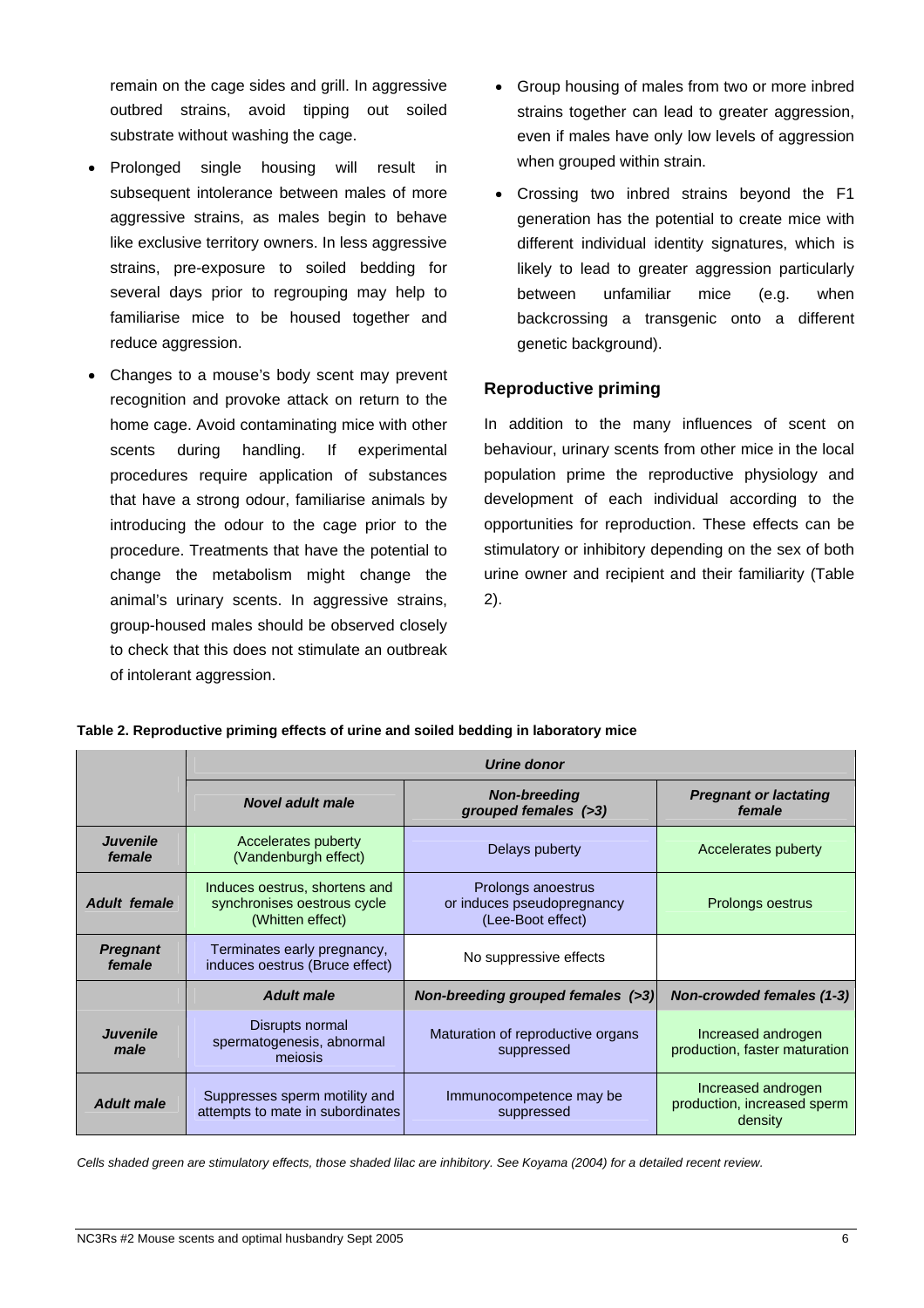*Male scents on females:* Male scents generally stimulate female reproductive physiology, bringing females into oestrus so that they are ready to mate. Young females may attain first oestrus up to 10 days earlier than normal when exposed to unfamiliar male scents (the familiar scent of their father has no such effects). If anoestrus adult females are allowed contact with male urine or soiled bedding, this initiates the oestrus cycle so that most females come into oestrus three days after exposure. This induction and synchrony of oestrus in adult females may be useful for timed matings in the laboratory or to ensure that females are at the same stage of the oestrus cycle in experiments. All of these stimulatory effects are induced by male pheromones acting through the vomeronasal system. Nasal contact with a male or his urine is therefore important to induce these effects and it is unlikely that airborne volatiles in the animal unit will have significant effects. However, contact may occur when soiled substrate is kicked out of cages and falls into those below, when animals of the opposite sex share soiled handling facilities, or by accidental transfer of their sticky urine via hands or equipment.

Importantly, contact with unfamiliar male urine can block pregnancy in a newly conceived female if she encounters the scent before the embryos implant into the wall of the uterus, returning her to oestrus so that she is available to mate again. However, continued contact with fresh scent from the male she has mated with helps to protect the pregnancy by maintaining prolactin levels so that embryos implant successfully. Urine from a male of the same inbred strain as the sire will not be detected as unfamiliar and will not block pregnancy as this shares the same individual identity cues as the sire.

*Male scents on males:* Less is known about reproductive priming effects on males, but scents from adult males generally have inhibitory effects on reproductive behaviour and sperm in other males, in addition to stimulating aggression. Urine from

aggressive dominant males appears to be particularly potent in suppressing young and subordinate males.

*Female scents on females:* The effects of female scents depend on whether these come from reproductively active females or from nonreproductive females that live under crowded conditions. In crowded groups, non-reproductive females produce a pheromone (2,5-dimethylpyrazine) which affects other females by delaying puberty in young females and inhibiting oestrus cycling in adults. The greater the density of females and the more prolonged the exposure to this pheromone, the stronger the inhibitory effect. In wild populations, offspring survival is considerably reduced in overcrowded nest sites so this delays investment in offspring until females find more favourable conditions. In the laboratory, caged groups of more than three females generally produce this inhibitory pheromone but those in groups of 2-3 continue to cycle normally. Wild females prefer to nest communally with one or two other females as this increases offspring protection and survival. Correspondingly, urine from pregnant, lactating or singly housed oestrus females stimulates reproductive cycling in other females (see Table 2) and females are strongly attracted to nest with familiar companions. Single housing of females can lead to severe stereotypies and other abnormal behaviour which may have a significant impact on their responsiveness and variability in experiments.

*Female scents on males:* Exposure of males to female scents increases androgen production, stimulating faster maturation and increasing the aggressiveness of adult males. Bedding soiled by females also increases the number of sperm, particularly if the bedding comes from group-housed females. However, exposure to 2,5-dimethylpyrazine, which is produced at high levels by crowded nonreproductive females, has a negative influence, suppressing maturation of male reproductive organs and possibly suppressing their immunocompetence.